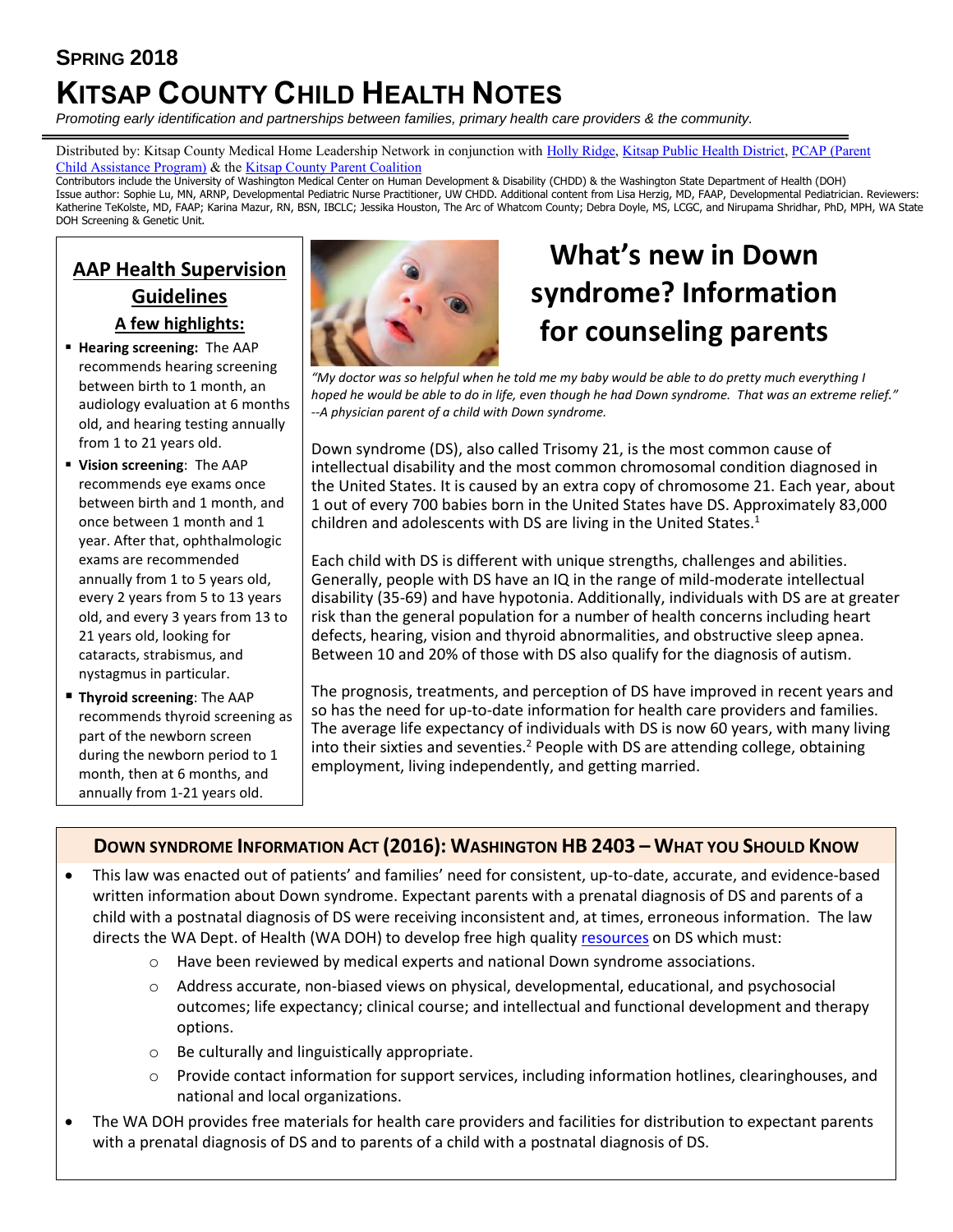# **Developmental & Educational Outcomes Therapy Options**

# • Attention problems, hyperactivity, oppositional behavior, defiance, and wandering off are some of the common behavior concerns reported in young children.

• In older children, internalizing conditions such as anxiety and depression can occur.

- The most common types of therapies for children with DS:
	- o Speech therapy
	- o Physical therapy
	- o Occupational therapy
- Therapies can be obtained through:
	- o Early intervention services (birth up to age 3)
	- o Public school district
	- o Private therapy offices

# **References**

<sup>1</sup> CDC Website: Down syndrome Data and Statistics.<https://www.cdc.gov/ncbddd/birthdefects/downsyndrome/data.html> <sup>2</sup> National Association for Down syndrome Website: facts about Down syndrome. [http://www.nads.org/resources/facts-about](http://www.nads.org/resources/facts-about-down-syndrome/)[down-syndrome/](http://www.nads.org/resources/facts-about-down-syndrome/)

## **Resources**

## **Regional:**

- [Down syndrome Specialty Clinic](https://depts.washington.edu/chdd/ucedd/ctu_5/dssclinic.html) at the University of Washington Center on Human Developmental and Disability (CHDD) directed by Dr. Lisa Herzig, Developmental Pediatrician, and served by an interdisciplinary team of specialists. Call 206- 598-3327 for an appointment.
- [Virginia Mason Down syndrome Clinic](https://www.virginiamason.org/Down-Syndrome) with Dr. Rebecca Partridge. Dr. Partridge is the mother of a child with Down syndrome. She is also board certified in Pediatric Emergency Medicine and a primary care provider. Call (425) 557-8000 for an appointment or to arrange a phone consultation.
- [Mary Bridge Developmental Behavioral Pediatrics](https://www.marybridge.org/services/developmental-behavioral-pediatrics/) team includes board-certified doctors, advanced registered nurse practitioners, registered nurses, psychologists, social workers and a nurse navigator, working with children birth through 18 years of age. Call 253-403-4437 for more information.
- Seattle Children's has multiple specialty clinics that may act as a support, including th[e Craniofacial Center,](http://www.seattlechildrens.org/clinics-programs/craniofacial/) [Neurosciences Center,](http://www.seattlechildrens.org/clinics-programs/neurosciences/) [Genetic Counseling Center,](http://www.seattlechildrens.org/clinics-programs/genetic-counseling/) [Prenatal Diagnosis & Treatment Centers,](http://www.seattlechildrens.org/clinics-programs/prenatal-diagnosis-and-treatment/) and a [Heart Center](http://www.seattlechildrens.org/clinics-programs/heart/) among others.

## **National Resources:**

- The American Academy of Pediatrics Clinical Report—[Health Supervision for Children with Down Syndrome](http://pediatrics.aappublications.org/content/pediatrics/early/2011/07/21/peds.2011-1605.full.pdf) by Marilyn Bull and the Committee on Genetics. *Pediatrics* 2011; 128: 393-406. [\(Checklist format](http://arcwhatcom.org/wp/wp-content/uploads/2013/11/AAP-guidelines.pdf) for the AAP Guidelines)
- Hickey F, Hickey E, Summar KL. "Medical update for children with Down syndrome for the pediatrician and family practitioner." *Advances in Pediatrics* 2012 59 (1): 137–57. [doi](http://en.wikipedia.org/wiki/Digital_object_identifier)[:10.1016/j.yapd.2012.04.006.](http://dx.doi.org/10.1016%2Fj.yapd.2012.04.006) [PMID](http://en.wikipedia.org/wiki/PubMed_Identifier) [22789577.](http://www.ncbi.nlm.nih.gov/pubmed/22789577)
- [The Intellectual and Developmental Disabilities Toolkit](http://www.cmhnetwork.org/news/toolkit-idd-mental-health-challenges) by the Vanderbilt Kennedy Center for Research on Human Development. The IDD Toolkit offers health care providers best-practice tools and a wealth of information regarding specific medical and behavioral concerns of adults with IDD including resources for patients and families.
- *[Understanding a Down syndrome Diagnosis](http://lettercase.org/)*, a booklet from The Joseph P. Kennedy, Jr. Foundation found at lettercase.org. Available in both print and digital formats and in multiple languages.
- [Brighter Tomorrows,](http://www.brightertomorrows.org/) includes a section on Down syndrome Pregnancy. Administered by the National Center for Prenatal and Postnatal Resources at the University of Kentucky's Interdisciplinary Human Development Institute

## **Professional and Parent Groups:**

- National Down syndrome Society[: http://www.ndss.org](http://www.ndss.org/)
- National Down syndrome Congress: <http://www.ndsccenter.org/>
- Down syndrome Connect, a NIH-sponsored national registry for those with Down syndrome to keep families informed of opportunities to participate in studies as they become available: [https://dsconnect.nih.gov](https://dsconnect.nih.gov/)
- Regional Support Networks[: http://www.doh.wa.gov/Portals/1/Documents/Pubs/344-066-](http://www.doh.wa.gov/Portals/1/Documents/Pubs/344-066-DownSyndromeResources.pdf)
- [DownSyndromeResources.pdf](http://www.doh.wa.gov/Portals/1/Documents/Pubs/344-066-DownSyndromeResources.pdf)